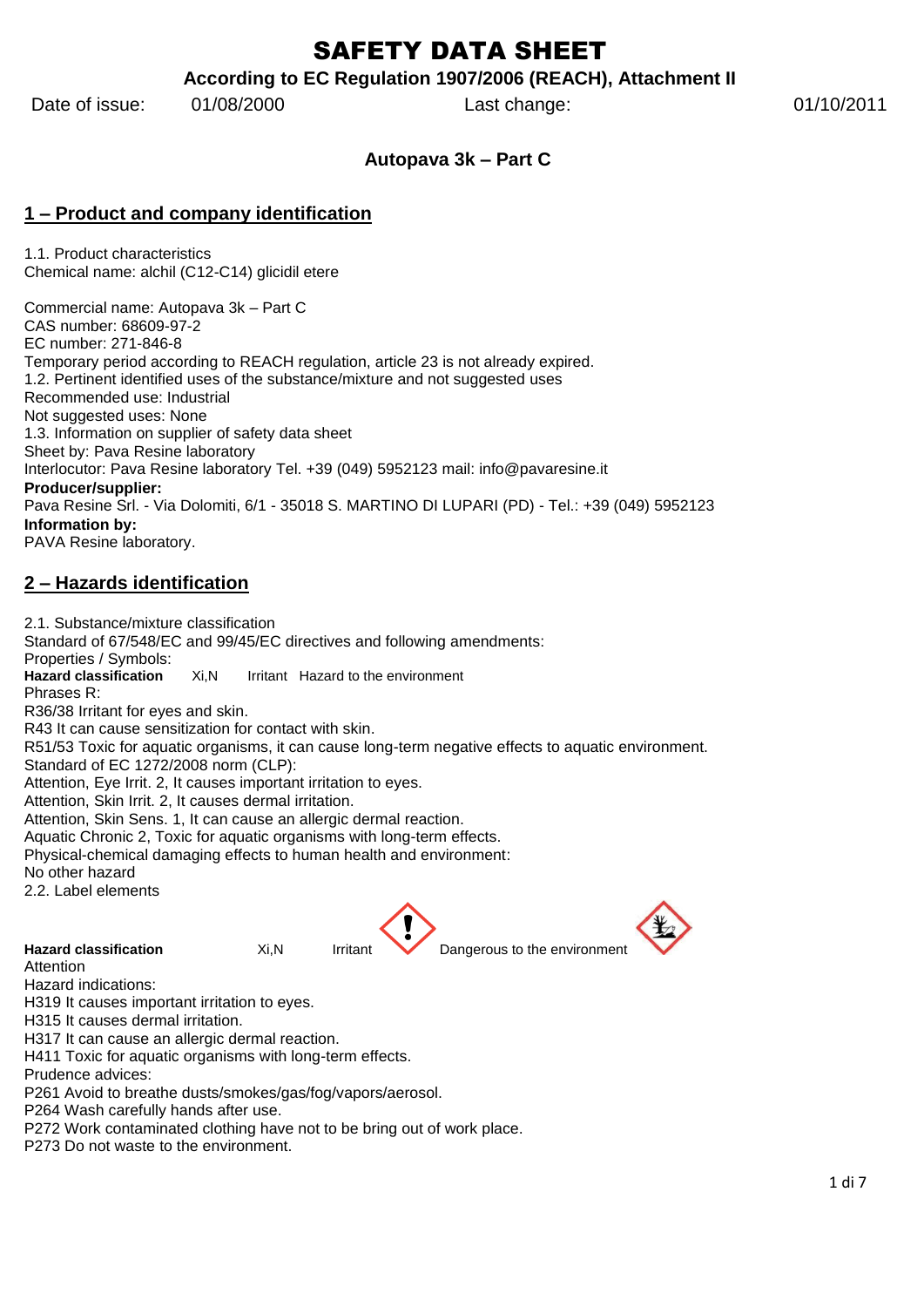P280 Wear gloves/protective clothing/ Protect eyes/face. P302+P352 IN CASE OF CONTACT WITH SKIN: wash abundantly with water and soap. P305+P351+P338 IN CASE OF CONTACT WITH EYES: wash carefully for several minutes. Remove contact lenses if you prefer. Continue to wash. P321 Specific treatment (see additional instructions on this label). P332+P313 In case of irritation on skin: consult a doctor. P333+P313 In case of irritation or skin eruption: consult a doctor. P337+P313 If eyes irritation persists, consult a doctor. P362 Take off contaminated clothing and wash them before to wear again. P363 Wash contaminated clothing before to wear them again. P391 Pick up poured-out material. P501 Dispose product/container according to regulation. Special regulations: None 2.3. Other hazards vPvB substances: None – PBT substances: None

Other hazards:

#### No other hazard

#### **3 – Composition/ Information on ingredients**

3.1. Substances

Chemical characteristics: alchil (C12-C14) glicidil etere Type of product and purpose: paints for cars. Fusion. Civil engineering. Tool work. Used in applications like: Marine and protective coatings. Adhesive. Ceramic production and encapsulation. CAS number: 68609-97-2 EC number: 271-846-8 **99% - 100% C12-C14-alchil glicidil eteri** (Oxirane, mono[(C12-14-alkyloxy)methyl] derivs) CAS: 68609-97-2, EC: 271-846-8 Xi,N; R36/38-43-51/53 3.2/2 Skin Irrit. 2 H315 3.3/2 Eye Irrit. 2 H319 3.4.2/1 Skin Sens. 1 H317 4.1/C2 Aquatic Chronic 2 H411 3.2. Mixtures N.A.

#### **4 – First Aid Measures:**

4.1. Description of first-aid measures

In case of contact with skin: Take off immediately contaminated clothing; Take off immediately contaminated clothing and remove them safely.

In case of contact with skin: wash immediately with abundant water and soap.

In case of contact with eyes: In case of contact with eyes wash them with water for an adequate time taking eyelids open, so consult immediately an ophtalmologis. Protect unharmed eye.

In case of ingestion: NOT cause vomit.

In case of inhalation: Bring the victim to open air and keep the victim at a warm temperature and at rest.

4.2. Main symptoms and effects, both acute and delayed.

None

4.3. Indication of possible necessity of consulting immediately a doctor and special treatments.

In case of accident or sickness consult immediately a doctor (if possible show him instructions for use and safety data sheet). Treatment: None

#### **5 – Fire Fighting Measures**

5.1. Extinguishing means

Suitable extinguishing means:

Water-spray. Fire extinguisher. Carbon dioxide extinguisher. Lather. Do not use direct dump water. It can spread fire. If available, lathers that are resistant to alcohol (like ATC) are better. In general, synthetic lathers (including AFFF) or protein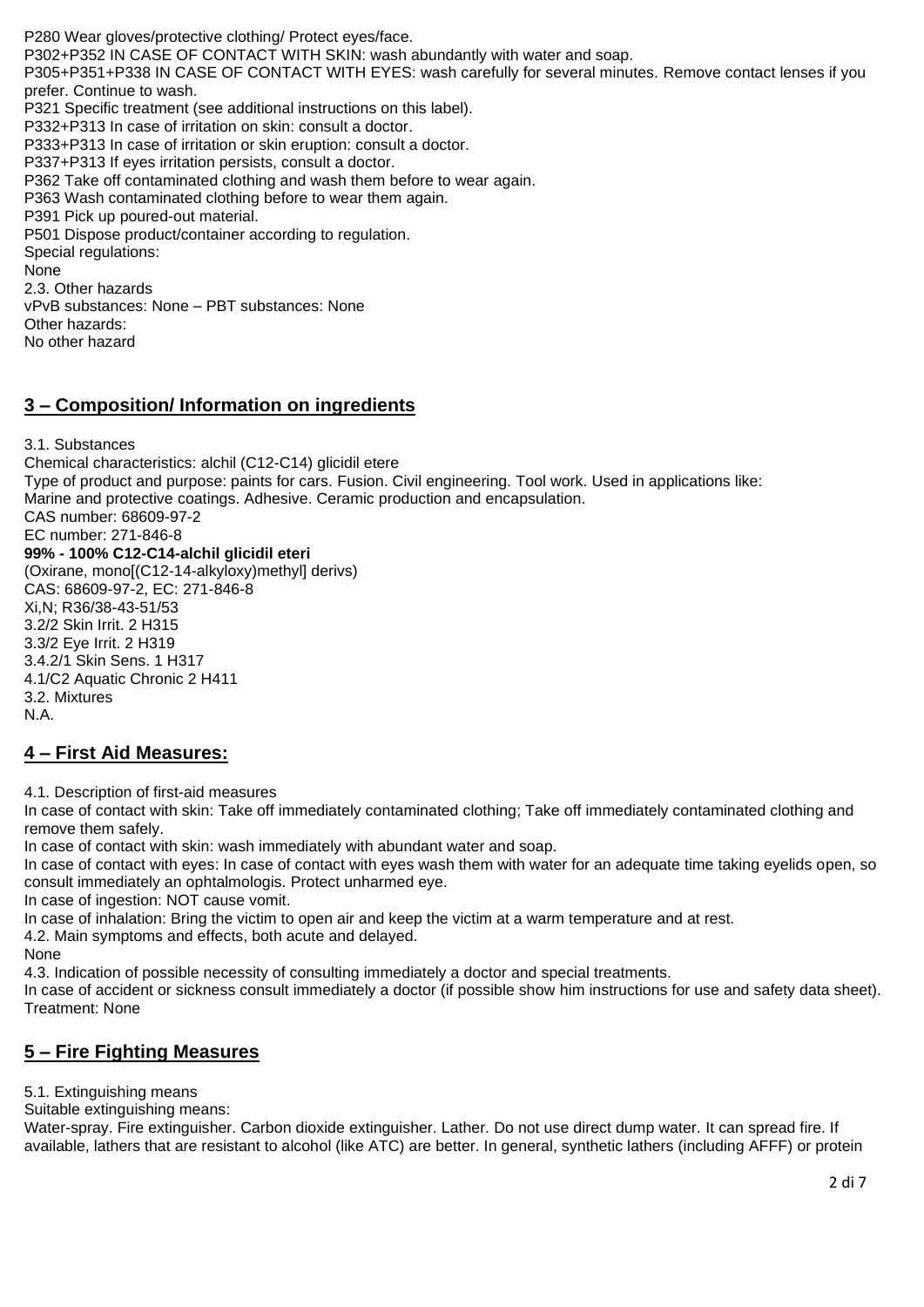lathers can operate, but much less efficiently. A water nebulization, gradually applied, can be used as covering for fire extinguishing.

Extinguishing means that cannot be used for safety reasons: Full jet water

5.2. Special hazards deriving from substance or mixture

Do not inhale gas produced by explosion or combustion.

Combustion produces heavy smoke.

5.3. Recommendations for fire extinguishing operators.

Use adequate life-support systems.

Pick up separately contaminated water used to extinguish fire. Do not discharge into drainage system.

If safely, move not-damaged packing from dangerous area.

#### **6 – Accidental release measures**

6.1. Precautions, personal protective systems and emergency procedures.

Wear personal protective systems.

Move people to a safe place.

Consult protective measures explained in points 7 and 8.

6.2. Environmental precautions

Contain liquid to prevent ground contamination, surface or draining water.

Water used for washing must be isolated and you have to avoid infiltration into waterways, into soil and stratum waters.

Avoid infiltration into soil. Avoid flowong into water or drainage system.

Hold back washing contaminated water and remove it.

In case of gas leak or infiltration into waterways, soil or drainage system inform competent authorities.

Suitable material for the gathering: absorbent, organic or sand material

6.3. Methods and materials for containment and recovery

Wash with abundant water.

6.4. Refer to other sections

See also paragraphs 8 and 13

#### **7 – Handling and Storage**

7.1. Precautions for a safe handling

Avoid contact with skin and eyes, vapors and fog inhalation.

Do not use empty packing before they are cleaned.

Before transfer operations make sure that into packing there is not residual incompatible material.

Contaminated clothes must be substituted before to enter into lunch areas.

During work do not eat or drink.

See also paragraph 8 for recommended protective systems.

Pay attention and use any prudence to avoid contact with eyes and skin.

Keep hermetically closed packing. Keep in a fresh and dry place in perfectly closed packing. Good ventilation/aspiration in work places. Wash carefully after handling.

7.2. Conditions for a safe storing, including possible incompatibility.

Keep in a fresh and dry place. Conserve packing in a good ventilated place.

Keep far from food, beverages and feeds.

Indication for places:

Adequately ventilated places.

Keep in always well ventilated places. Keep far from naked flames, sparks and heat sources. Avoid direct sun exposition.

7.3. Final specific use/uses

No other particular use

#### **8 – Exposure supervision/personal protection**

8.1. Control parameters None DNEL limit values of exposition N.A. PNEC limit values exposition N.A. 8.2. Exposition controls Eyes protection: Use closed safety visors, do not use contact lenses. Safety glasses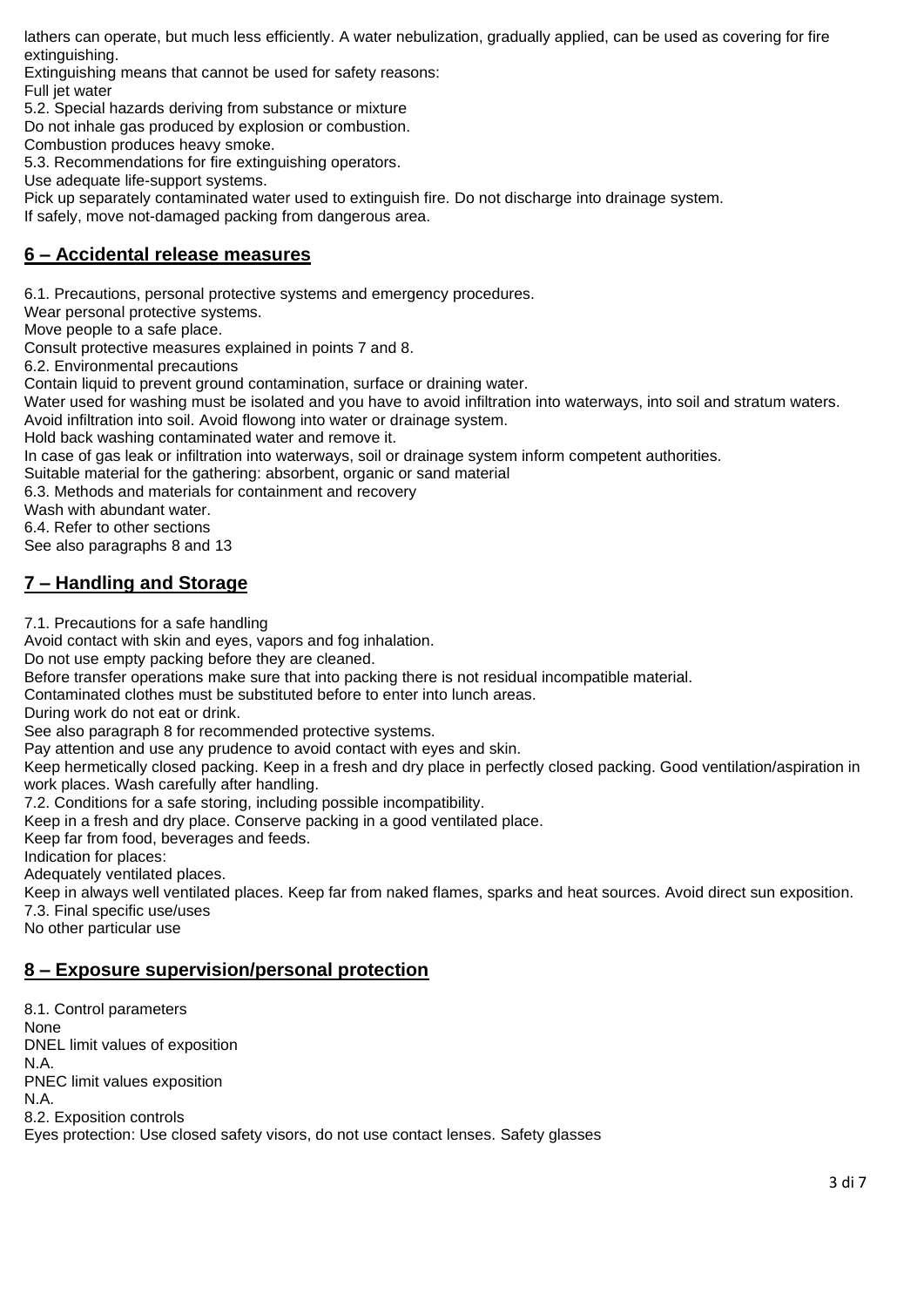Skin protection: Wear clothes that guarantee a total protection for skin, for example cotton, rubber, PVC or viton clothings. Hands protection: Use protective gloves that guarantee a total protection, for example PVC, neoprene or rubber gloves. Breathing protection: Not necessary for a normal use. Thermal risks: None Environmental exposition controls: None

#### **9 – Physical and chemical properties**

9.1. Information on general physical and chemical properties Aspect and colour: liquid Smell: typical Smell threshold: N.A. pH: N.A. Melting/freezing point: N.A. Boiling temperature and boiling range: >200°C Solid/gas flammability: N.A. Higher/lower flammability or explosion limit: N.A. Vapors density: N.A. Flammability point: >100°C Evaporation speed: N.A. Vapor pressure: 0.1hPa (20°C) Relative density: 0.89 g/cm3 (25°c) Water soluble: immiscible in water Lipid solubility: N.A. Partition coefficient (n-Octano/water): N.A. Ignition temperature: N.A. Decomposition temperature: N.A. Viscosity: 6-12 mPas(25°C)(ATSM D0445) Explosive properties: N.A. Combustive properties: N.A. 9.2. Other information Mixing: N.A. Lipid solubility: N.A. Conductivity: N.A. Typical properties of substances groups N.A.

# **10 – Stability and reactivity**

10.1. Reactivity In normal conditions it is stable 10.2. Chemical stability In normal conditions it is stable 10.3. Possibility of dangerous reactions None.

10.4. Conditions to avoid. In normal conditions it is stable.

Stable in recommended storing conditions. Product can decompose for exposition at high temperatures. Gas development during decomposition can cause pressure in closed systems. Pressure increase can be much rapid. 10.5. Incompatible materials

Acids, bases, amines, Lewis acids, dioxides, strong oxidant agents. It does not happen spontaneously. Product masses of more than 0,5 kg with aliphatic amine/mercaptans increase will cause an irreversible polymerization with an important accumulation of heat.

10.6. Dangerous decomposition products

Dangerous decomposition products can include: Carbon monoxide. Carbon dioxide.

Decomposition products depend on temperature, available air and on presence of other substances. Gas are released during decomposition. Exothermic rampant reaction of epoxy resins releases phenol derivatives, carbon monoxide and water.

## **11 – Toxicological information**

11.1. Information on toxicological effects

Toxicological information about substance: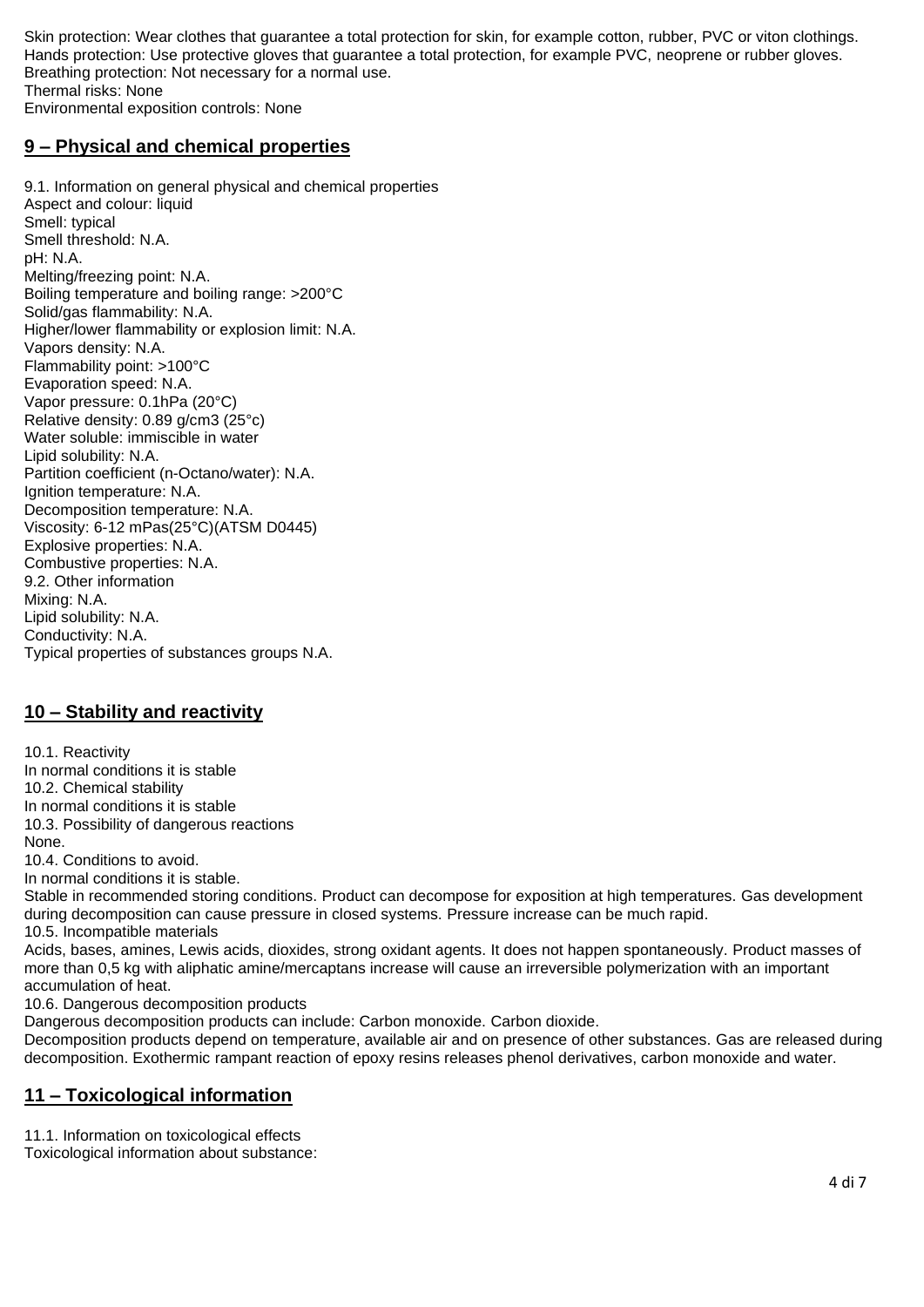alchil (C12-C14) glicidil etere - CAS: 68609-97-2 Acute oral oxicity: (rat, LD 50) mg/kg 17100 Reference: NTIS Dermal irritation: 500 micro litre/24h moderate Reference: NTIS

### **12 – Ecological information**

12.1. Toxicity

Use according good work practices, avoiding product dispersion to the environment. Toxic for aquatic organisms, it can cause long-term negative effects to aquatic environment. 12.2. Persistence and degradability None N.A. 12.3. Bioaccumulation potential N.A. 12.4. Soil mobility N.A. 12.5. PBT and vPvB assessment results vPvB substances: None – PBT substances: None 12.6. Other negative effects None

#### **13 – Disposal considerations**

13.1. Waste treatment methods Recycle if possible. Operate according to current local and national regulations.

#### **14 – Transport information**

14.1. ONU Number ADR-UN Number: 3082 IATA-UN Number: 3082 IMDG-UN Number: 3082 14.2. ONU shipment name ADR-Shipping Name: DANGEROUS SUBSTANCE TO THE ENVIRONMENT, LIQUID N.A.S. (C12-C14-alchil glicidil eteri (Oxirane, mono[(C12-14-alkyloxy)methyl] derivs)) IATA-Shipping Name: DANGEROUS SUBSTANCE TO THE ENVIRONMENT, LIQUID N.A.S. (C12-C14-alchil glicidil eteri (Oxirane, mono[(C12-14-alkyloxy)methyl] derivs)) IMDG-Shipping Name: DANGEROUS SUBSTANCE TO THE ENVIRONMENT, LIQUID N.A.S. (C12-C14-alchil glicidil eteri (Oxirane, mono[(C12-14-alkyloxy)methyl] derivs)) 14.3. Hazard class/classes to transport ADR-Class: 9 ADR – Hazard identification number: 90 IATA-Class: 9 IATA-Label: Miscellaneous IMDG-Class: 9 14.4. Packing group ADR-Packing Group: III IATA-Packing group: III IMDG-Packing group: III 14.5 Hazards for the environment ADR-Environmental pollutant: Yes IMDG-Marine pollutant: Marine Pollutant 14.6. Special precautions for users ADR- Code of arcade restriction: (E) IATA-Passenger Aircraft: 964 IATA-Cargo Aircraft: 964 IATA-S.P.: A97-A158 IATA-ERG: 9L IMDG-EMS: F-A , S-F IMDG-Storage category: A 14.7. Bulks transport according to attachment II of MARPOL 73/78 and IBC code N.A.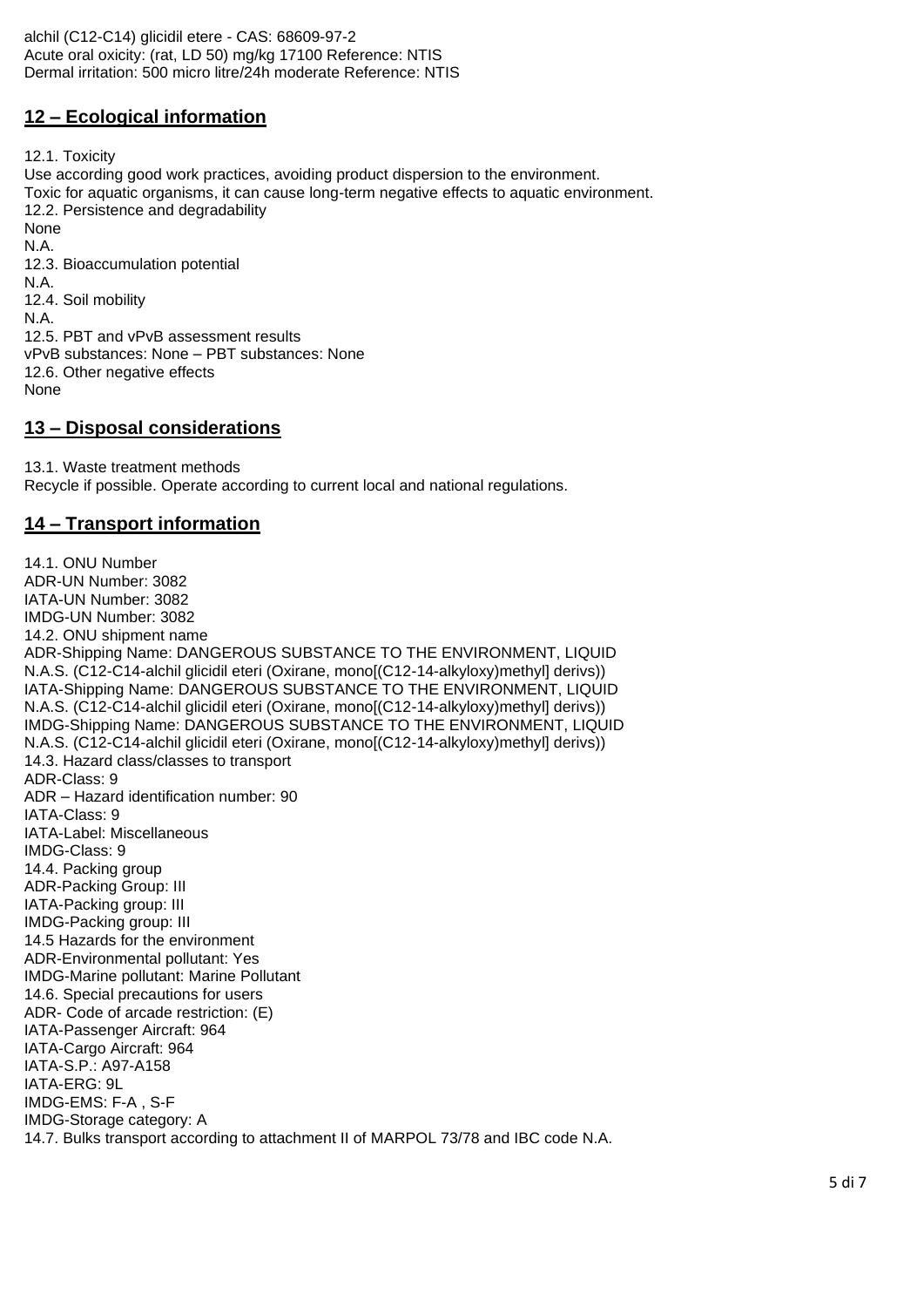## **15 – Regulatory information**

15.1. Norms on health, safety and environment for substance or mixture D.Lgs. 3/2/1997 n. 52 (Classification, packing and labeling dangerous substances). D.Lgs 14/3/2003 n. 65 (Classification, packing and labeling dangerous formulations). D.Lgs. 2/2/2002 n. 25 (Risks deriving by chemical agents during work). D.M. Work 26/02/2004 (Professional exposition limit); D.M. 03/04/2007 (Directive n. 2006/8/EC). (EC) n. 1907/2006 regulation (REACH), (EC) n. 1272/2008 regulation (CLP), (EC) n. 790/2009 regulation (1° ATP CLP), (UE) n. 453/2010 regulation (Attachment I). If possible refer to following norms: Ministerial newsletters 46 and 61 (Aromatic Amines). D.Lgs. 21 September 2005 n. 238 (Seveso Ter directive) CE n. 648/2004 regulation (Cleansers). D.L. 3/4/2006 n. 152 Environmental norms 15.2. Chemical safety assessment No **16 - Other information**

#### Text of sentences used in paragraph 3: R36/38 Irritant for eyes and skin. R43 It can cause sensitization for contact with skin. R51/53 Toxic for aquatic organisms, it can cause long-term negative effects to aquatic environment. H315 It causes dermal irritation. H319 It causes important irritations to eyes. H317 It can cause a dermal allergic reaction. H411 Toxic for aquatic organisms with long-term effects. This document has been written by a competent technician that has received an adequate education. Principal bibliographic sources: NIOSH - Registry of toxic effects of chemical substances (1983) I.N.R.S. - Fiche Toxicologique CCNL - Attachment 1 "TLV for 1989-90" Health Superior Institute – National inventory of Chemical substances RTECS (Registry of Toxic Effects of Chemical Substances); HSDB (Hazardous Substances Data Bank); IRIS (Integrated Risk Information System); CHRIS (Chemical Hazards Response Information System); OHMTADS (Oil and Hazardous Materials Technical Assistance Data System); TSCA (Toxic Substances Control Act). Toxline (Toxicology literature online); DART (Developmental Toxicology Literature) ChemIDplus (Chemical Identification/Dictionary); HSDB (Hazardous Substances Data Bank); CCRIS (Chemical Carcinogenesis Information); CPDB (Carcinogenic Potency Database); GENETOX (Genetic Toxicology Data); IRIS (Integrated Risk Information System); ITER (International Toxicology Estimates for Risk); LactMed (Drugs and Lactation Database); TRI (Toxics Release Inventory); TOXMAP (Environmental Health e-Maps); Haz-Map (Occupational Exposure/Toxicology); Household Products (Health & Safety information on Household products). APME - ERC Information are based on knowledge that were available at compiling time, relating to prescriptions and correct use of the product.

User has to make sure of such information suitability and completeness, relating to the specific use.

This sheet abolishes and replaces every prior edition.

ADR: European Agreement relating international street transport of dangerous goods.

CAS: Chemical Abstracts Service (American Chemical Society division).

CLP: Classification, Labeling, Packing.